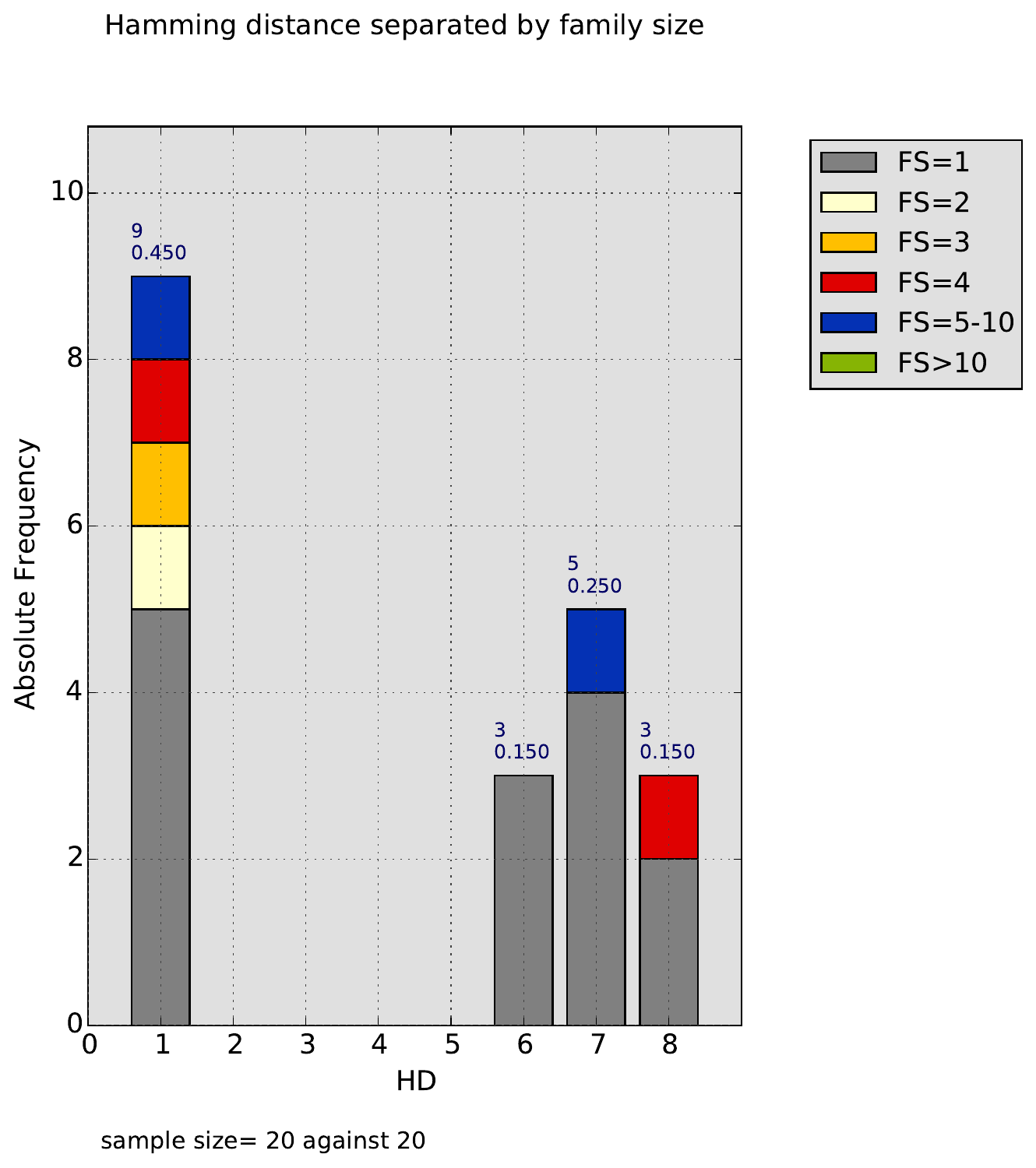# Family size distribution separated by Hamming distance



![](_page_1_Figure_2.jpeg)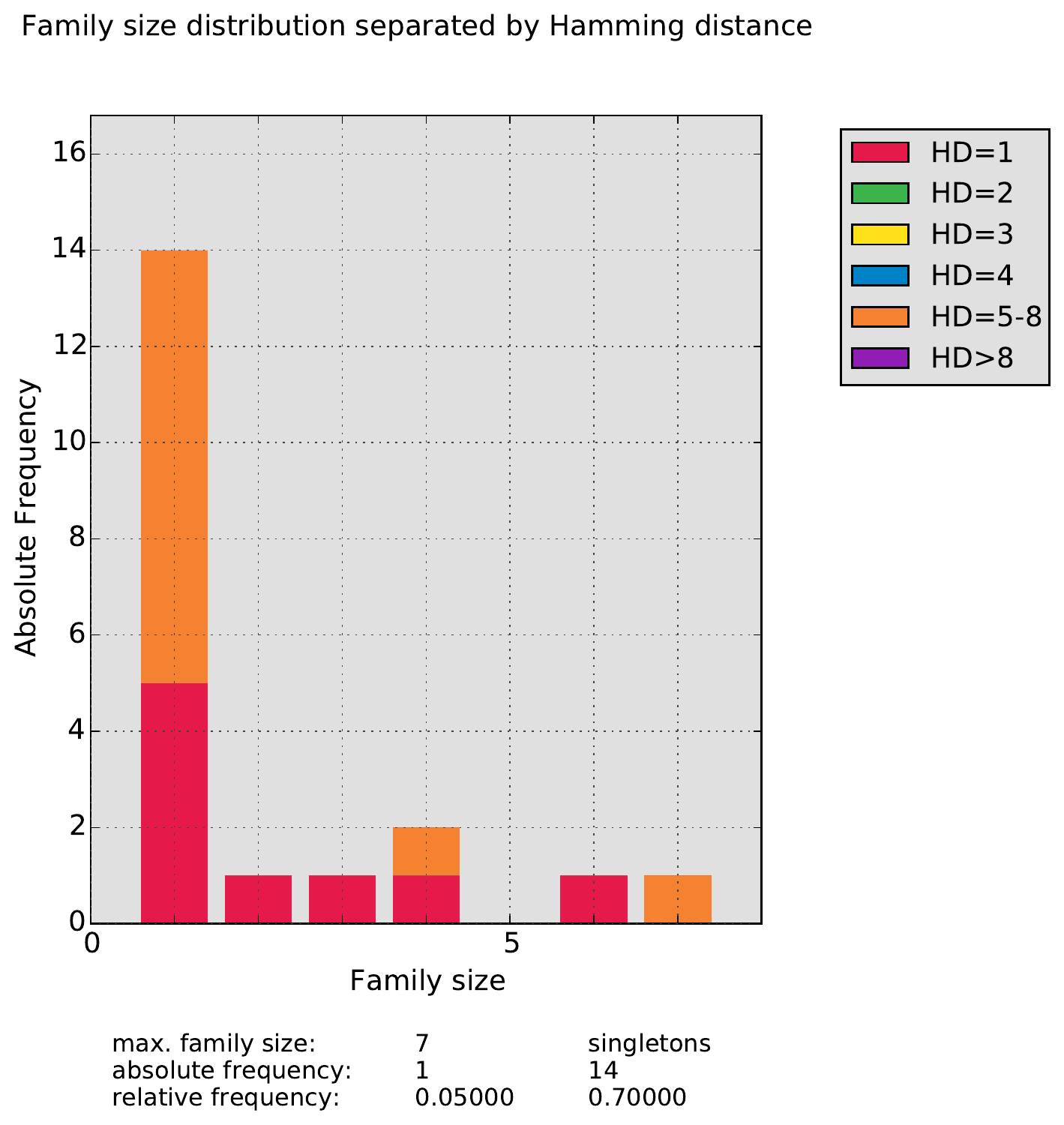## Hamming distances within tags

![](_page_2_Figure_1.jpeg)

![](_page_2_Figure_2.jpeg)

sample size= 1,448 against 20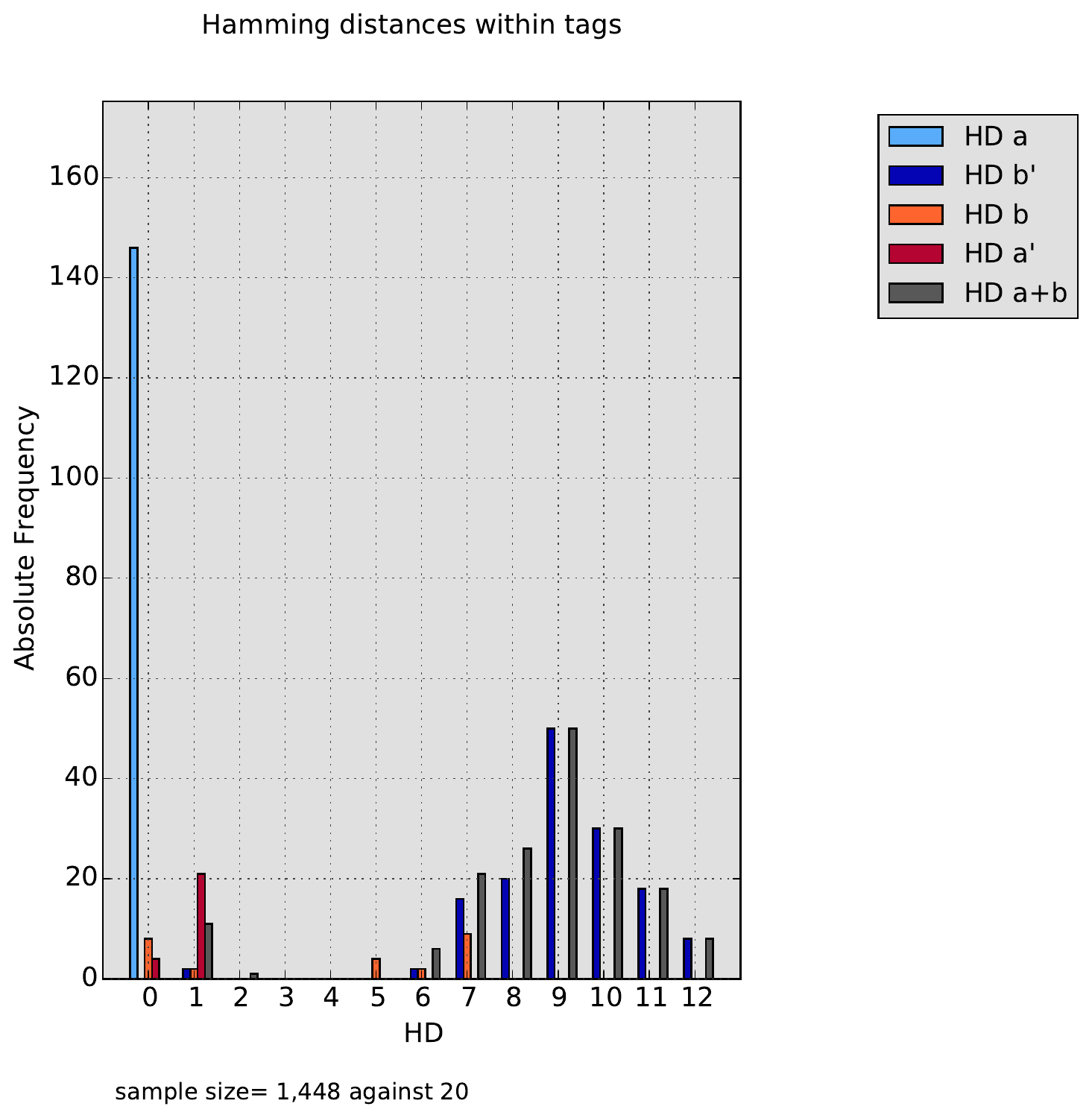## Delta Hamming distance within tags

![](_page_3_Figure_1.jpeg)

![](_page_3_Figure_2.jpeg)

sample size= 171 against 20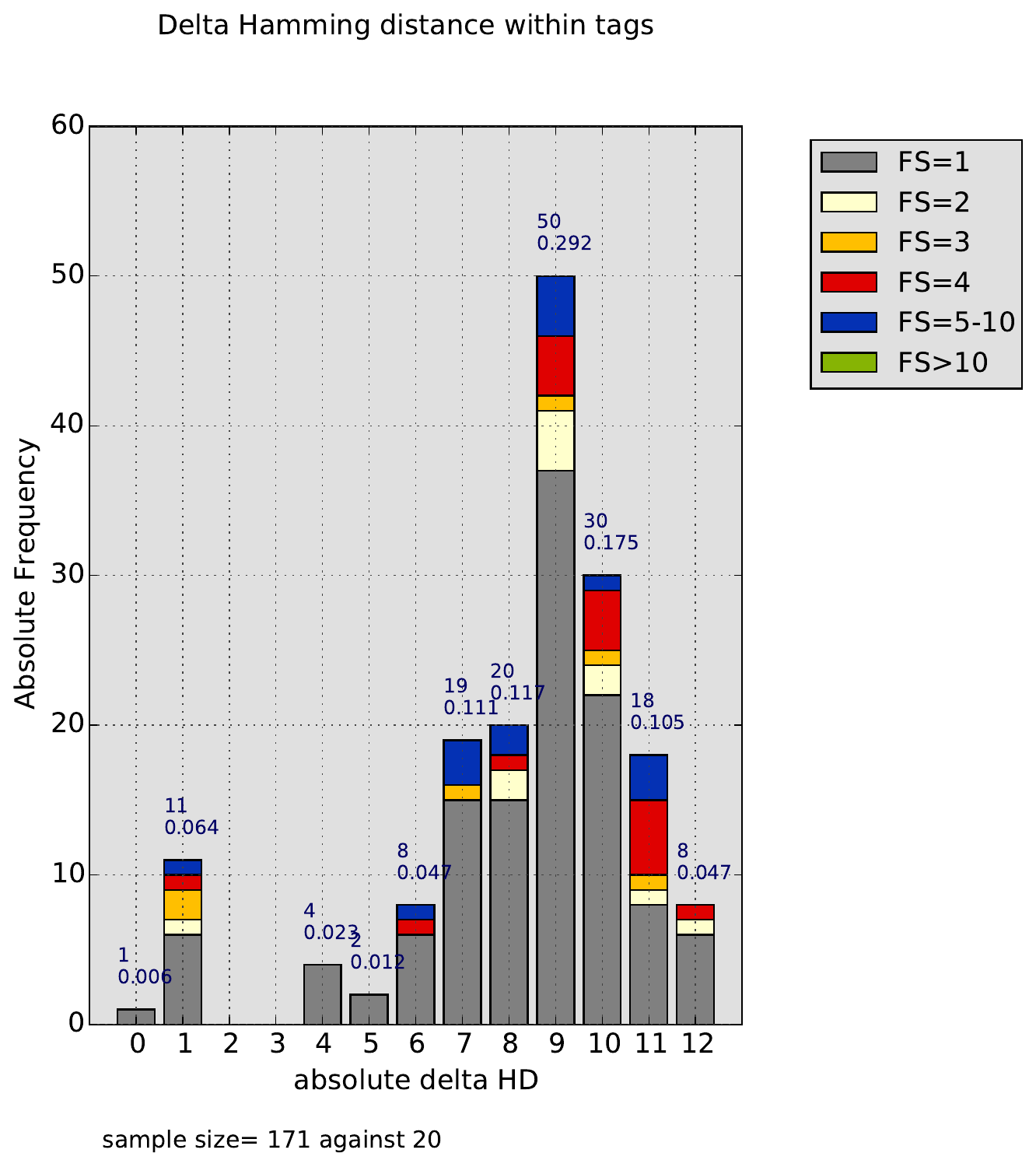## Chimera Analysis: relative delta Hamming distances

![](_page_4_Figure_1.jpeg)

![](_page_4_Figure_2.jpeg)